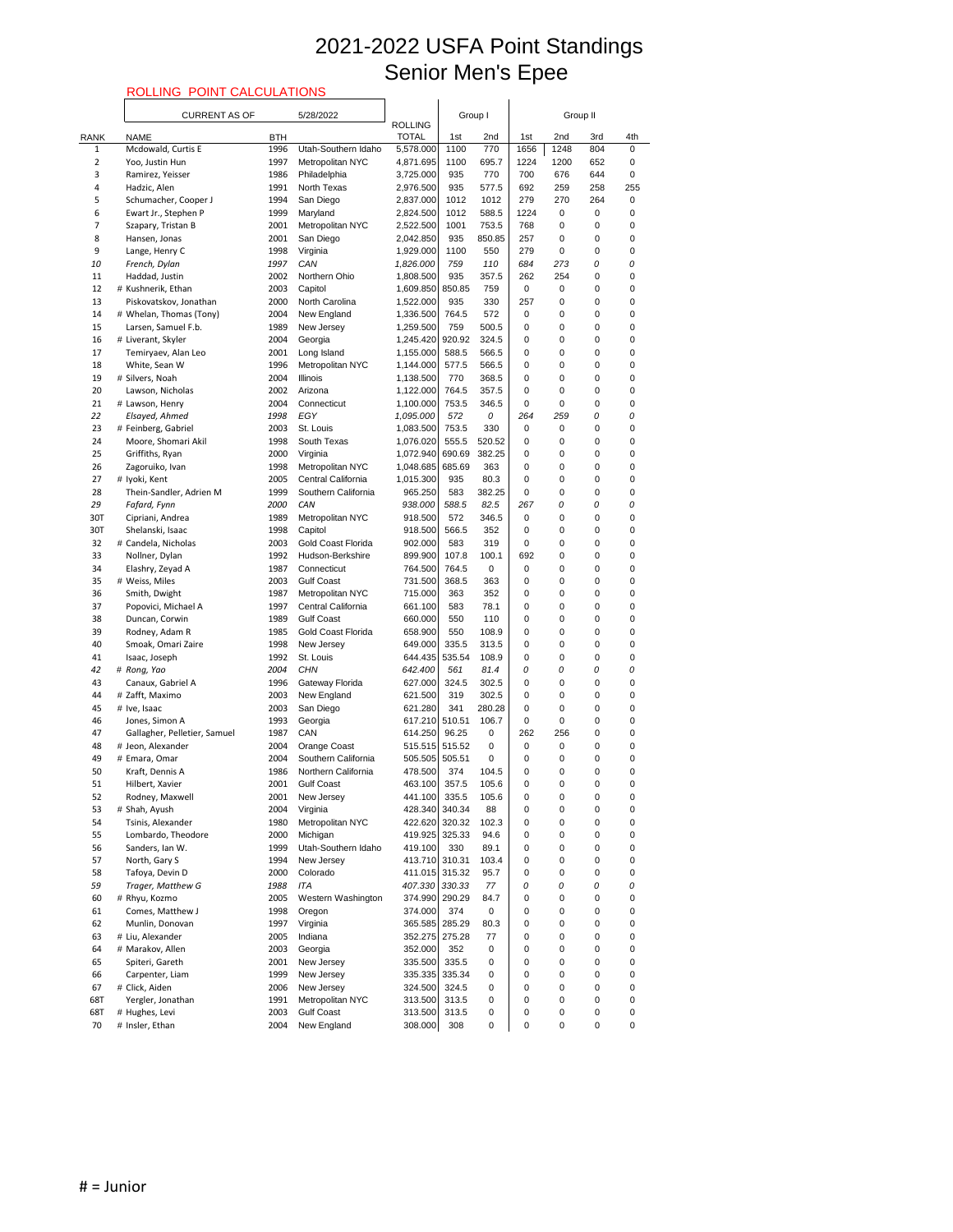|             | <b>CURRENT AS OF</b>         |            | 5/28/2022            | <b>ROLLING</b> | Group I |             |             | Group II |             |     |
|-------------|------------------------------|------------|----------------------|----------------|---------|-------------|-------------|----------|-------------|-----|
| <b>RANK</b> | <b>NAME</b>                  | <b>BTH</b> |                      | <b>TOTAL</b>   | 1st     | 2nd         | 1st         | 2nd      | 3rd         | 4th |
| 71          | # Imrek, Samuel              | 2005       | <b>Gulf Coast</b>    | 302.500        | 302.5   | $\mathbf 0$ | $\mathbf 0$ | 0        | $\mathbf 0$ | 0   |
| 72          | Kaull, James T               | 1991       | Colorado             | 209.000        | 106.7   | 102.3       | 0           | 0        | 0           | 0   |
| 73          | # Fray, Alexander            | 2005       | Central California   | 199.100        | 101.2   | 97.9        | 0           | 0        | 0           | 0   |
| 74          | # Ma, Ark                    | 2004       | CAN                  | 198.000        | 107.8   | 90.2        | 0           | 0        | 0           | 0   |
| 75          | # Vaysbukh, Konstantin       | 2005       | Long Island          | 191.400        | 103.4   | 88          | 0           | 0        | 0           | 0   |
| 76          | # Zhang, Nicholas            | 2006       | CAN                  | 170.500        | 92.4    | 78.1        | 0           | 0        | 0           | 0   |
| <b>77T</b>  | Zhang, Joshua                | 2001       | Long Island          | 162.800        | 85.8    | 77          | 0           | 0        | 0           | 0   |
| 77T         | Brunet, Nathan               | 2002       | CAN                  | 162.800        | 82.5    | 80.3        | 0           | 0        | 0           | 0   |
| 79          | # Jin, Owen                  | 2004       | Western Washington   | 160.600        | 81.4    | 79.2        | 0           | 0        | 0           | 0   |
| 80          | Kambeseles, Peter            | 2002       | Metropolitan NYC     | 155.100        | 79.2    | 75.9        | 0           | 0        | 0           | 0   |
| 81          | Kadyszewski, Mateo           | 2001       | CAN                  | 107.800        | 107.8   | 0           | 0           | 0        | 0           | 0   |
| 82          | Simmons, Ariel Joshua        | 1996       | Colorado             | 106.700        | 106.7   | 0           | 0           | 0        | 0           | 0   |
| 83          | Piskovatskov, Anton          | 1996       | Colorado             | 105.600        | 105.6   | 0           | 0           | 0        | 0           | 0   |
| 84T         | Shugart, Henry               | 2002       | Colorado             | 104.500        | 104.5   | 0           | 0           | 0        | 0           | 0   |
| 84T         | # Gornovsky, David Julian    | 2003       | CAN                  | 104.500        | 104.5   | 0           | 0           | 0        | 0           | 0   |
| 86          | Candreva, Hunter R           | 2001       | Northern California  | 102.300        | 102.3   | 0           | 0           | 0        | 0           | 0   |
| 87T         | Maczik, Adam W               | 1981       | South Texas          | 101.200        | 101.2   | 0           | 0           | 0        | 0           | 0   |
| 87T         | Kumashi, Mihir               | 2002       | New Jersey           | 101.200        | 101.2   | 0           | 0           | 0        | 0           | 0   |
| 89T         | # Kravit, Connor             | 2003       | Northeast Pennsylvar | 99.000         | 99      | 0           | 0           | 0        | 0           | 0   |
| 89T         | # Gana Jr, Jorge             | 2004       | New Jersey           | 99.000         | 99      | 0           | 0           | 0        | 0           | 0   |
| 91          | Fullerton, Houston           | 1989       | Northern Ohio        | 96.800         | 96.8    | 0           | 0           | 0        | 0           | 0   |
| 92          | Xu, Timothy (Tingwei)        | 2002       | <b>CHN</b>           | 96.250         | 96.25   | 0           | 0           | 0        | 0           | 0   |
| 93          | # Jeong, Connor              | 2003       | Illinois             | 94.600         | 94.6    | 0           | 0           | 0        | 0           | 0   |
| 94T         | Spier, Julian                | 2002       | <b>Border Texas</b>  | 93.500         | 93.5    | 0           | 0           | 0        | 0           | 0   |
| 94T         | Slavinskiy, Alan             | 2002       | Metropolitan NYC     | 93.500         | 93.5    | 0           | 0           | 0        | 0           | 0   |
| 96T         | Bissinger, Michael P         | 2001       | South Texas          | 92.400         | 92.4    | 0           | 0           | 0        | 0           | 0   |
| 96T         | Glaz, Nicholas               | 2002       | Metro NYC            | 92.400         | 92.4    | 0           | 0           | 0        | 0           | 0   |
| 98          | # Park, lan                  | 2006       | Virginia             | 91.300         | 91.3    | $\Omega$    | 0           | 0        | 0           | 0   |
| 99          | # Shiv, Rishi                | 2005       | <b>Gulf Coast</b>    | 90.750         | 90.75   | 0           | 0           | 0        | 0           | 0   |
| 100         | Arlington, Nicholas J        | 1991       | Orange Coast         | 88.000         | 88      | 0           | 0           | 0        | 0           | 0   |
| 101T        | Tsang, Lok Hin (Gary)        | 1999       | <b>HKG</b>           | 86.900         | 86.9    | 0           | 0           | 0        | 0           | 0   |
| 101T        | # Lee, Ryan                  | 2003       | Orange Coast         | 86.900         | 86.9    | 0           | 0           | 0        | 0           | 0   |
| 101T        | # Gohel, Dayus               | 2006       | Long Island          | 86.900         | 86.9    | 0           | 0           | 0        | 0           | 0   |
| 104T        | Holtz, Donovan K             | 1983       | Southwest Ohio       | 85.800         | 85.8    | 0           | 0           | 0        | 0           | 0   |
| 104T        | Zilinskiy, Eduard            | 1993       | San Diego            | 85.800         | 85.8    | 0           | 0           | 0        | 0           | 0   |
| 106T        | Bedor, William               | 1988       | Metropolitan NYC     | 84.700         | 84.7    | 0           | 0           | 0        | 0           | 0   |
| 106T        | Han, Matthew                 | 2001       | Colorado             | 84.700         | 84.7    | 0           | 0           | 0        | 0           | 0   |
| 108         | O'Loughlin, Chris            | 1967       | Metropolitan NYC     | 83.600         | 83.6    | 0           | 0           | 0        | 0           | 0   |
| 109         | # Dolgonos, Mark             | 2003       | Western Pennsylvania | 82.500         | 82.5    | 0           | 0           | 0        | 0           | 0   |
| 110         | Blais-Bleanger, Marc-Antoine | 1995       | CAN                  | 79.200         | 79.2    | 0           | 0           | 0        | 0           | 0   |
| 111         | Wilson, Brent                | 1992       | Nevada               | 78.100         | 78.1    | 0           | 0           | 0        | 0           | 0   |
| 112         | Kimatian, Harrison J         | 2001       | Oregon               | 75.900         | 75.9    | 0           | $\pmb{0}$   | 0        | 0           | 0   |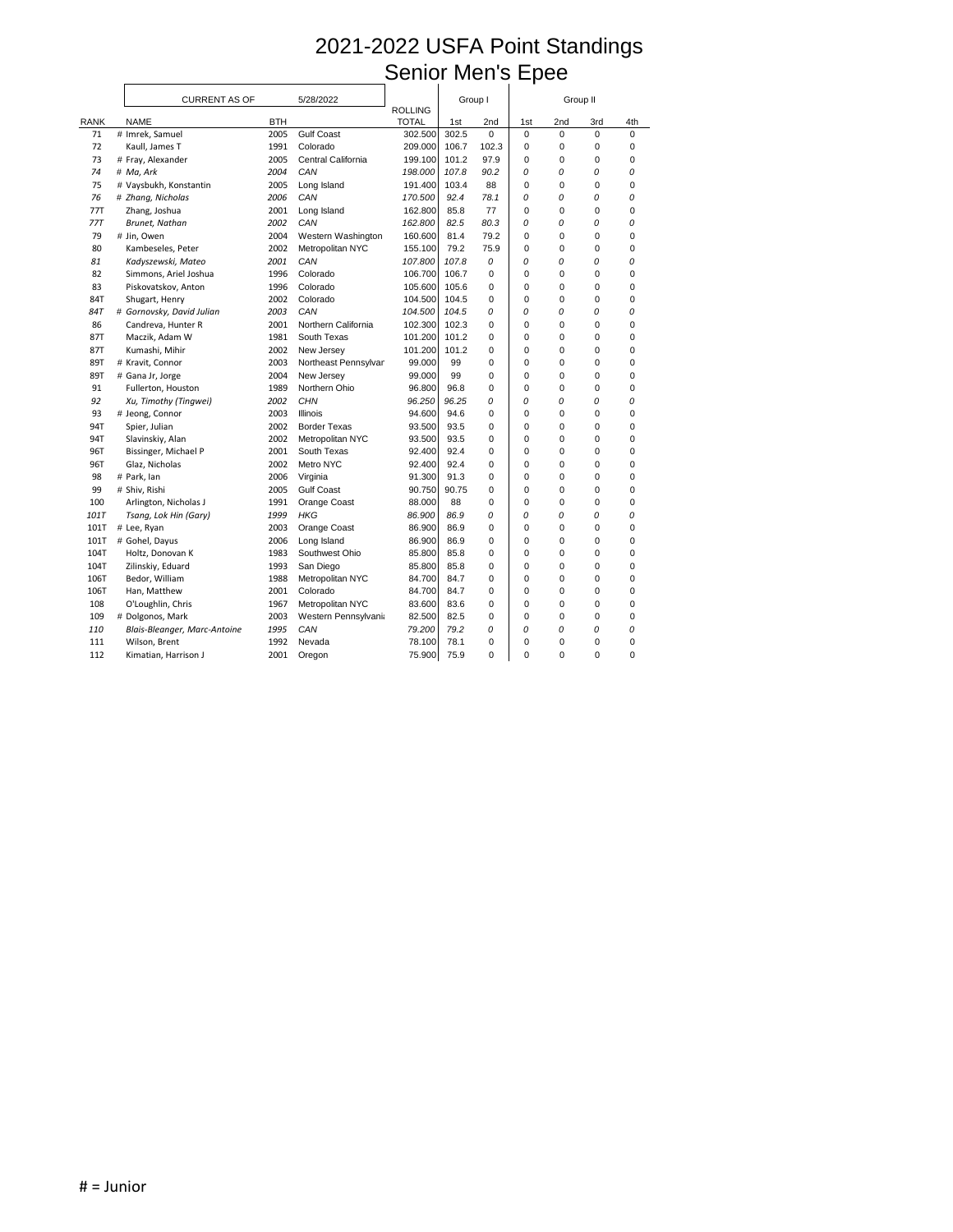| <b>DOMESTIC RESULTS</b>                         | DVI - OCT      |                   | DVI - DEC      |                           | DVI - JAN            |               | as of<br>DVI - APR | 5/28/2022             |
|-------------------------------------------------|----------------|-------------------|----------------|---------------------------|----------------------|---------------|--------------------|-----------------------|
| Points for 33-64                                | $SF=1.1$       | 2021              | $SF=1.1$       | 2021                      | $SF=1.1$             | 2022          | SF=1.001           | 2022                  |
|                                                 |                |                   |                |                           |                      |               |                    |                       |
| for events =160 or more fencers                 | <b>PLACE</b>   | <b>POINTS</b>     | <b>PLACE</b>   | <b>POINTS</b>             | <b>PLACE</b>         | <b>POINTS</b> | <b>PLACE</b>       | <b>POINTS</b>         |
| Mcdowald, Curtis E                              | 5              | 770               | 1              | 1100                      | 18                   | 379.5         | np                 | $\Omega$              |
| Yoo, Justin Hun<br>Ramirez, Yeisser             | 33<br>19       | 110<br>374        | 15<br>5        | 555.5<br>770              | 1<br>3               | 1100<br>935   | 6<br>5             | 695.695<br>700.7      |
| Hadzic, Alen                                    | np             | $\pmb{0}$         | 3              | 935                       | 11                   | 577.5         | np                 | 0                     |
| Schumacher, Cooper J                            | $\overline{2}$ | 1012              | $\overline{2}$ | 1012                      | 17                   | 385           | 11                 | 525.525               |
| Ewart Jr., Stephen P                            | 17             | 385               | 9              | 588.5                     | 2                    | 1012          | 35                 | 0                     |
| Szapary, Tristan B                              | 20             | 368.5             | 11             | 577.5                     | 8                    | 753.5         | 1                  | 1001                  |
| Hansen, Jonas                                   | 18             | 379.5             | 3              | 935                       | 14                   | 561           | 3                  | 850.85                |
| Lange, Henry C                                  | 1              | 1100              | 16             | 550                       | np                   | $\Omega$      | 83                 | 0                     |
| French, Dylan                                   | 49             | 92.4              | 7              | 759                       | 33                   | 110           | np                 | 0                     |
| Haddad, Justin                                  | 22             | 357.5             | 65             | 0                         | 3                    | 935           | 17                 | 350.35                |
| Kushnerik, Ethan                                | $\overline{7}$ | 759               | 51             | 90.2                      | 68                   | 0             | 3                  | 850.85                |
| Piskovatskov, Jonathan                          | 3              | 935               | 49             | 92.4                      | 27                   | 330           | 44                 | 0<br>$\Omega$         |
| Whelan, Thomas (Tony)<br>Larsen, Samuel F.b.    | 15<br>81       | 555.5<br>0        | 6<br>99        | 764.5<br>$\boldsymbol{0}$ | 12<br>$\overline{7}$ | 572<br>759    | 48<br>16           | 500.5                 |
| Liverant, Skyler                                | 39             | 103.4             | 28             | 324.5                     | 86                   | $\Omega$      | $\overline{2}$     | 920.92                |
| Temiryaev, Alan Leo                             | 14             | 561               | 13             | 566.5                     | 9                    | 588.5         | 45                 | 0                     |
| White, Sean W                                   | 11             | 577.5             | np             | $\mathbf 0$               | 13                   | 566.5         | 10                 | 530.53                |
| Silvers, Noah                                   | 127            | 0                 | 20             | 368.5                     | 5                    | 770           | 87                 | $\mathbf{0}$          |
| Lawson, Nicholas                                | 59             | 81.4              | 22             | 357.5                     | 6                    | 764.5         | 27                 | 300.3                 |
| Lawson, Henry                                   | 8              | 753.5             | 24             | 346.5                     | 31                   | 308           | np                 | 0                     |
| Elsayed, Ahmed                                  | 12             | 572               | np             | 0                         | np                   | 0             | np                 | 0                     |
| Feinberg, Gabriel                               | 27             | 330               | 8              | 753.5                     | 34                   | 108.9         | 26                 | 305.305               |
| Moore, Shomari Akil                             | 29             | 319               | 44.5           | 97.35                     | 15                   | 555.5         | 12                 | 520.52                |
| Griffiths, Ryan                                 | 42             | 100.1             | 17.5           | 382.25                    | 57                   | 83.6          | $\overline{7}$     | 690.69                |
| Zagoruiko, Ivan<br>Iyoki, Kent                  | 25<br>3        | 341<br>935        | 25<br>60       | 341<br>80.3               | 21<br>72             | 363<br>0      | 8<br>106           | 685.685<br>0          |
| Thein-Sandler, Adrien M                         | 10             | 583               | 17.5           | 382.25                    | 46                   | 95.7          | 33                 | 0                     |
| Fafard, Fynn                                    | 9              | 588.5             | np             | 0                         | 58                   | 82.5          | np                 | 0                     |
| Cipriani, Andrea                                | 24             | 346.5             | 12             | 572                       | 24                   | 346.5         | 18                 | 345.345               |
| Shelanski, Isaac                                | 13             | 566.5             | 23             | 352                       | np                   | 0             | 72                 | 0                     |
| Candela, Nicholas                               | 31             | 308               | 10             | 583                       | 29                   | 319           | np                 | 0                     |
| Nollner, Dylan                                  | 50.5           | 90.75             | 42             | 100.1                     | 35                   | 107.8         | 70                 | 0                     |
| Elashry, Zeyad A                                | 6              | 764.5             | np             | $\boldsymbol{0}$          | 71                   | 0             | 79                 | 0                     |
| Weiss, Miles                                    | 21             | 363               | 44.5           | 97.35                     | 20                   | 368.5         | 28                 | 295.295               |
| Smith, Dwight                                   | 117            | 0                 | 21             | 363                       | 23                   | 352           | 42                 | 0                     |
| Popovici, Michael A<br>Duncan, Corwin           | 62<br>67       | 78.1<br>$\pmb{0}$ | 102<br>33      | 0<br>110                  | 10<br>16             | 583<br>550    | 37<br>36           | 0<br>0                |
| Rodney, Adam R                                  | 16             | 550               | 34             | 108.9                     | np                   | 0             | np                 | 0                     |
| Smoak, Omari Zaire                              | 30             | 313.5             | 26             | 335.5                     | 43                   | 99            | 128                | 0                     |
| Isaac, Joseph                                   | 34             | 108.9             | 52             | 89.1                      | 42                   | 100.1         | 9                  | 535.535               |
| Rong, Yao                                       | np             | 0                 | 14             | 561                       | 59                   | 81.4          | np                 | 0                     |
| Canaux, Gabriel A                               | 44             | 97.9              | 32             | 302.5                     | 28                   | 324.5         | 74                 | 0                     |
| Zafft, Maximo                                   | 32             | 302.5             | 29             | 319                       | 84                   | $\Omega$      | <b>DNF</b>         | 0                     |
| Ive, Isaac                                      | np             | $\pmb{0}$         | np             | 0                         | 25                   | 341           | 31                 | 280.28                |
| Jones, Simon A                                  | 36             | 106.7             | 47             | 94.6                      | 117                  | 0             | 14                 | 510.51                |
| Gallagher, Pelletier, Samuel<br>Jeon, Alexander | 45.5<br>118    | 96.25             | np             | 0                         | np<br>74             | $\Omega$<br>0 | np                 | 0<br>515.515          |
| Emara, Omar                                     | np             | 0<br>0            | np<br>147      | 0<br>0                    | 184.5                | $\Omega$      | 13<br>15           | 505.505               |
| Kraft, Dennis A                                 | 71             | 0                 | 38             | 104.5                     | 19                   | 374           | 136                | 0                     |
| Hilbert, Xavier                                 | 37             | 105.6             | 169            | 0                         | 22                   | 357.5         | 62                 | 0                     |
| Rodney, Maxwell                                 | 26             | 335.5             | 84.5           | 0                         | 37                   | 105.6         | 40                 | $\Omega$              |
| Shah, Ayush                                     | 131            | 0                 | 100            | 0                         | 53                   | 88            | 19                 | 340.34                |
| Tsinis, Alexander                               | np             | 0                 | 40             | 102.3                     | np                   | 0             | 23                 | 320.32                |
| Lombardo, Theodore                              | np             | 0                 | np             | 0                         | 47                   | 94.6          | 22                 | 325.325               |
| Sanders, lan W.                                 | 52             | 89.1              | 27             | 330                       | 64                   | 75.9          | 43                 | $\pmb{0}$             |
| North, Gary S                                   | 57             | 83.6              | 106            | 0                         | 39                   | 103.4         | 25                 | 310.31                |
| Tafoya, Devin D                                 | 79             | 0                 | 46             | 95.7                      | 52                   | 89.1          | 24                 | 315.315               |
| Trager, Matthew G                               | 63             | 77                | 146            | 0                         | np                   | 0             | 21                 | 330.33                |
| Rhyu, Kozmo<br>Comes, Matthew J                 | 56<br>np       | 84.7<br>0         | 190<br>19      | $\Omega$<br>374           | 118.5<br>np          | $\Omega$<br>0 | 29                 | 290.29<br>$\mathbf 0$ |
| Munlin, Donovan                                 | 60             | 80.3              | 93             | $\mathbf 0$               | 82                   | 0             | np<br>30           | 285.285               |
| Liu, Alexander                                  | 85             | 0                 | 63             | 77                        | 92.5                 | 0             | 32                 | 275.275               |
| Marakov, Allen                                  | 23             | 352               | np             | 0                         | 85                   | $\mathbf 0$   | np                 | 0                     |
| Spiteri, Gareth                                 | np             | 0                 | np             | 0                         | 26                   | 335.5         | 123                | 0                     |
| Carpenter, Liam                                 | 105            | 0                 | 170            | 0                         | 170                  | 0             | 20                 | 335.335               |
| Click, Aiden                                    | 28             | 324.5             | 179.5          | 0                         | 111                  | $\Omega$      | 138                | 0                     |
| Yergler, Jonathan                               | 115            | 0                 | 30             | 313.5                     | np                   | $\Omega$      | np                 | 0                     |
| Hughes, Levi                                    | np             | 0                 | np             | 0                         | 30                   | 313.5         | np                 | 0                     |
| Insler, Ethan                                   | 222            | $\pmb{0}$         | 31             | 308                       | 69                   | 0             | 122                | 0                     |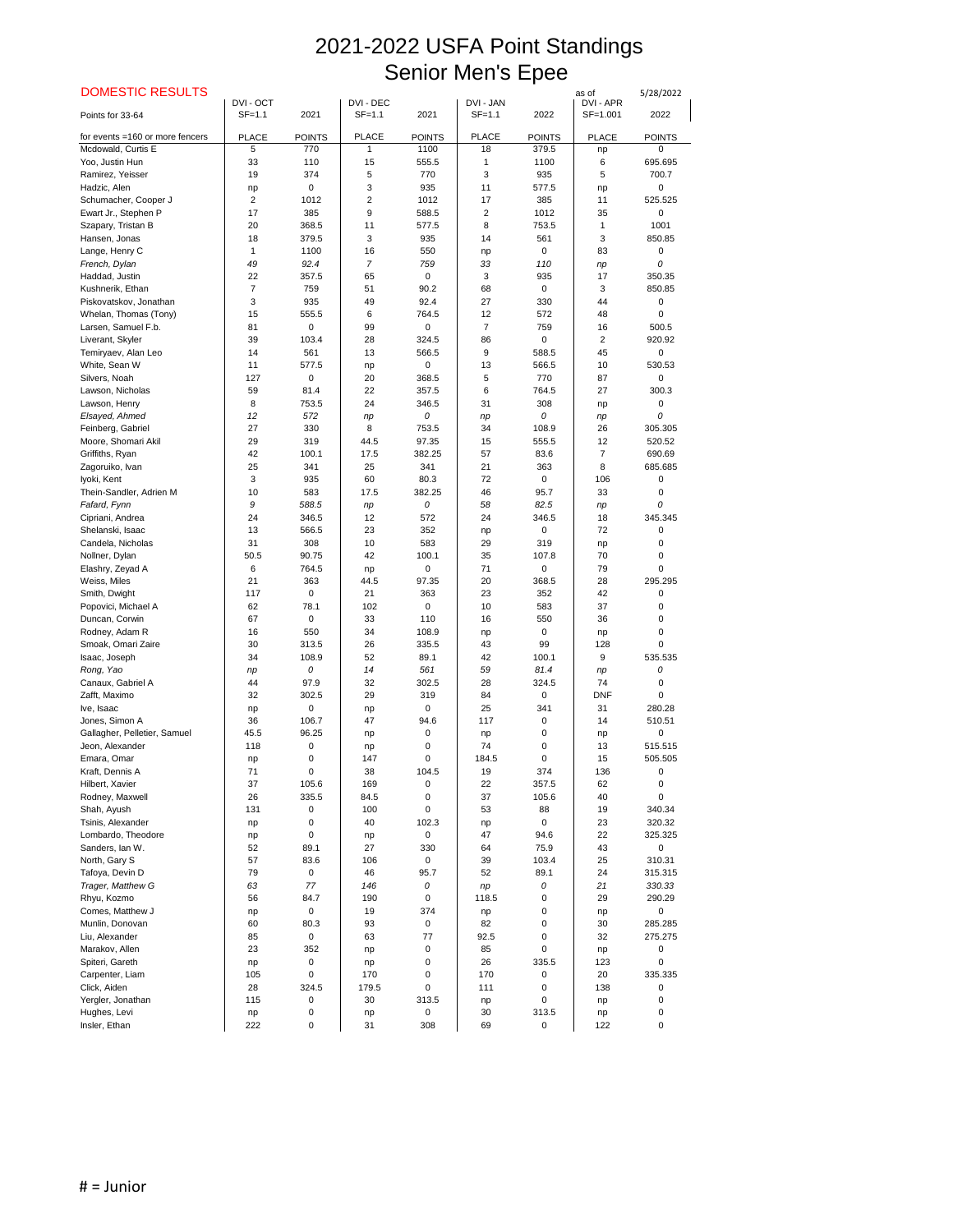### Senior Men's Epee

|                                 | DVI - OCT    |               | DVI - DEC    |               | DVI - JAN    |               | DVI - APR    |               |
|---------------------------------|--------------|---------------|--------------|---------------|--------------|---------------|--------------|---------------|
| Points for 33-64                | $SF=1.1$     | 2021          | $SF=1.1$     | 2021          | $SF=1.1$     | 2022          | SF=1.001     | 2022          |
| for events =160 or more fencers | <b>PLACE</b> | <b>POINTS</b> | <b>PLACE</b> | <b>POINTS</b> | <b>PLACE</b> | <b>POINTS</b> | <b>PLACE</b> | <b>POINTS</b> |
| Imrek, Samuel                   | 139          | $\mathbf 0$   | np           | $\mathbf 0$   | 32           | 302.5         | 66           | 0             |
| Kaull, James T                  | 40           | 102.3         | 36           | 106.7         | 78           | 0             | 65           | 0             |
| Fray, Alexander                 | np           | $\mathbf 0$   | 41           | 101.2         | 44           | 97.9          | 67           | 0             |
| Ma, Ark                         | 35           | 107.8         | np           | 0             | 51           | 90.2          | np           | 0             |
| Vaysbukh, Konstantin            | 53           | 88            | 39           | 103.4         | 105          | $\Omega$      | 78           | 0             |
| Zhang, Nicholas                 | 99           | 0             | 62           | 78.1          | 48.33        | 92.4          | np           | 0             |
| Zhang, Joshua                   | 55           | 85.8          | np           | $\mathbf 0$   | 63           | 77            | 116          | 0             |
| Brunet, Nathan                  | 157          | 0             | 58           | 82.5          | 60           | 80.3          | np           | 0             |
| Jin, Owen                       | 61           | 79.2          | 59           | 81.4          | 174          | 0             | 54           | 0             |
| Kambeseles, Peter               | 64           | 75.9          | 61           | 79.2          |              | 0             |              | 0             |
| Kadyszewski, Mateo              | 107          | 0             | 35           | 107.8         | np           | 0             | np           | 0             |
| Simmons, Ariel Joshua           | 174          | $\pmb{0}$     | 104          | 0             | np<br>36     | 106.7         | np<br>89     | 0             |
| Piskovatskov, Anton             | 133          | 0             | 37           | 105.6         | 130.5        | 0             | 86           | 0             |
| Shugart, Henry                  | 86           | 0             |              | 0             | 38           | 104.5         | 56           | 0             |
|                                 |              |               | np           |               |              | 0             |              |               |
| Gornovsky, David Julian         | 38           | 104.5         | 215          | 0             | 101.5        |               | np           | 0             |
| Candreva, Hunter R              | np           | $\pmb{0}$     | np           | $\mathbf 0$   | 40           | 102.3         | 34           | 0             |
| Maczik, Adam W                  | 41           | 101.2         | 76           | 0             | 141          | 0             | 52           | 0             |
| Kumashi, Mihir                  | np           | 0             | np           | $\Omega$      | 41           | 101.2         | np           | 0             |
| Kravit, Connor                  | 43           | 99            | np           | $\Omega$      | np           | 0             | np           | 0             |
| Gana Jr, Jorge                  | 151          | 0             | 43           | 99            | np           | 0             | 103          | 0             |
| Fullerton, Houston              | np           | 0             | 68           | $\mathbf 0$   | 45           | 96.8          | 39           | 0             |
| Xu, Timothy (Tingwei)           | 45.5         | 96.25         | np           | 0             | 110          | 0             | np           | 0             |
| Jeong, Connor                   | 47           | 94.6          | np           | $\Omega$      | np           | 0             | 71           | 0             |
| Spier, Julian                   | 48           | 93.5          | 245          | $\Omega$      | 187.5        | 0             | 145          | 0             |
| Slavinskiy, Alan                | 91           | 0             | 48           | 93.5          | 240.5        | 0             | np           | 0             |
| Bissinger, Michael P            | 83           | 0             | np           | $\mathbf 0$   | 48.33        | 92.4          | np           | 0             |
| Glaz, Nicholas                  | np           | 0             | np           | $\mathbf 0$   | 48.33        | 92.4          | np           | 0             |
| Park, lan                       | 176          | 0             | 50           | 91.3          | 176          | 0             | 91           | $\Omega$      |
| Shiv, Rishi                     | 50.5         | 90.75         | 81           | 0             | 88           | 0             | 102          | 0             |
| Arlington, Nicholas J           | np           | 0             | 53           | 88            | np           | 0             | np           | 0             |
| Tsang, Lok Hin (Gary)           | np           | 0             | np           | 0             | 54           | 86.9          | 76           | 0             |
| Lee, Ryan                       | 54           | 86.9          | 105          | $\Omega$      | np           | 0             | np           | 0             |
| Gohel, Dayus                    | 101          | 0             | 54           | 86.9          | 122.5        | 0             | 104          | 0             |
| Holtz, Donovan K                | 116          | 0             | 55           | 85.8          | np           | 0             | 131          | 0             |
| Zilinskiy, Eduard               | np           | 0             | np           | $\mathbf 0$   | 55           | 85.8          | np           | 0             |
| Bedor, William                  | np           | 0             | 56           | 84.7          | np           | 0             | np           | 0             |
| Han, Matthew                    | 75           | 0             | np           | 0             | 56           | 84.7          | 51           | 0             |
| O'Loughlin, Chris               | np           | 0             | 57           | 83.6          | np           | 0             | np           | 0             |
| Dolgonos, Mark                  | 58           | 82.5          | 90           | 0             | 66           | 0             | np           | 0             |
| Blais-Bleanger, Marc-Antoine    | np           | 0             | np           | 0             | 61           | 79.2          | np           | 0             |
| Wilson, Brent                   | 95.5         | 0             | np           | $\mathbf 0$   | 62           | 78.1          | 81           | 0             |
| Kimatian, Harrison J            | 90           | $\pmb{0}$     | 64           | 75.9          | np           | 0             | np           | 0             |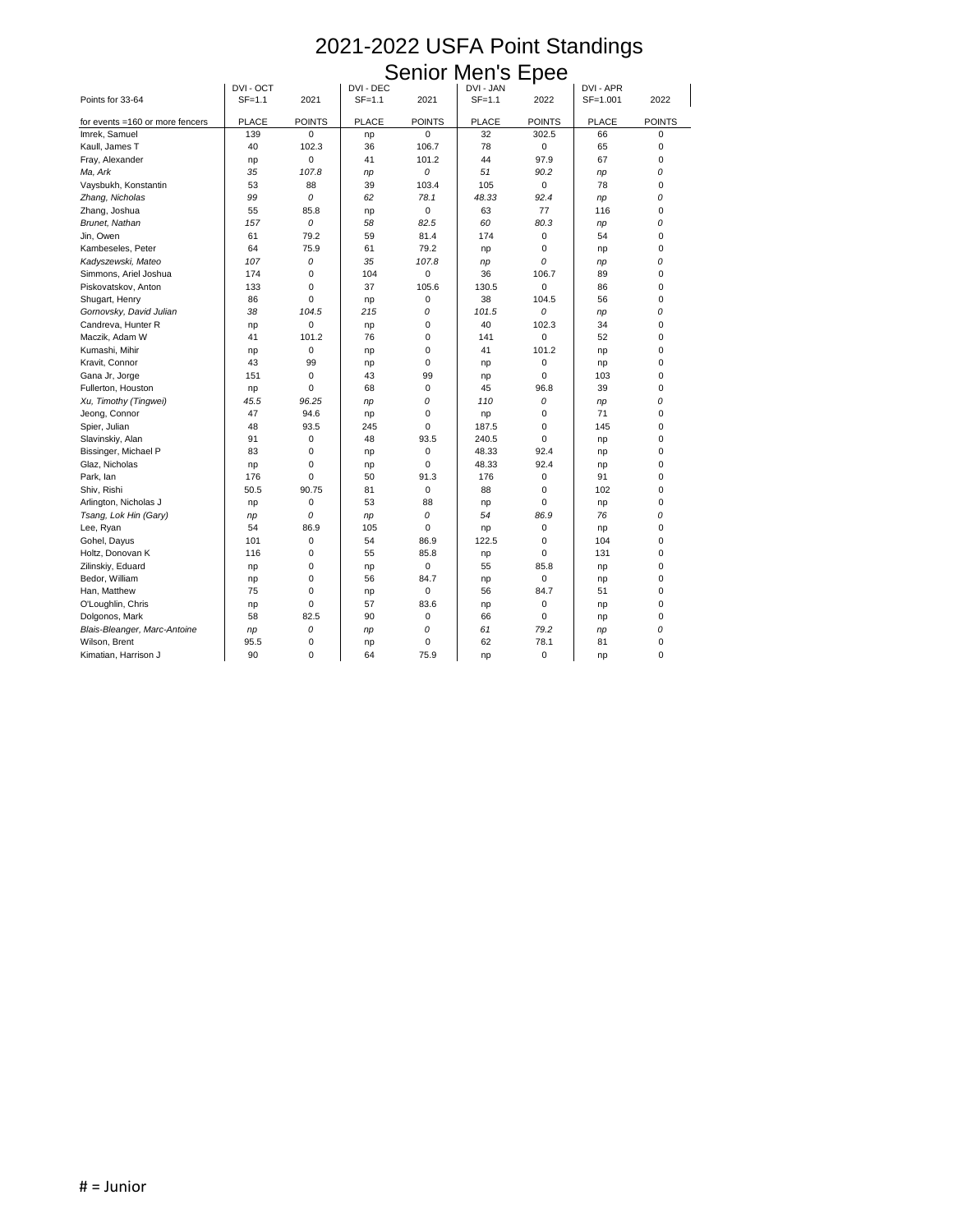| <b>LISTING OF INT'L RAS OF:</b>                 |                       | 5/28/22       | 5/28/2022            |               |                             |               |                       |                  |                       | World Cu      |
|-------------------------------------------------|-----------------------|---------------|----------------------|---------------|-----------------------------|---------------|-----------------------|------------------|-----------------------|---------------|
| <b>DESIGNATED</b><br>as of:                     | Berne SUI<br>$SF = 2$ | 11/21/21      | Doha QAT<br>$SF = 2$ | 1/29/22       | <b>Budapest</b><br>HUN SF=2 | 3/5/22        | Paris FRA<br>$SF = 2$ | 4/16/22          | Cairo EGY<br>$SF = 2$ | 4/30/22       |
|                                                 |                       |               |                      |               |                             |               |                       |                  |                       |               |
| Mcdowald, Curtis E                              | <b>PLACE</b><br>12    | <b>POINTS</b> | <b>PLACE</b>         | <b>POINTS</b> | <b>PLACE</b>                | <b>POINTS</b> | <b>PLACE</b>          | <b>POINTS</b>    | <b>PLACE</b><br>98    | <b>POINTS</b> |
| Yoo, Justin Hun                                 |                       | 1248<br>0     | 20<br>np             | 804<br>0      | 102<br>70                   | 0<br>0        | 119<br>14             | 0<br>1224        | 16                    | 0<br>1200     |
| Ramirez, Yeisser                                | np<br>32              | 644           | 25                   | 700           | 125                         | 0             | 135                   | 0                | 28                    | 676           |
| Hadzic, Alen                                    | 62                    | 255           | 58                   | 259           | 26                          | 692           | 195                   | 0                | 149                   | 0             |
| Schumacher, Cooper J                            | 228                   | 0             | np                   | 0             | 87                          | 0             | 38                    | 279              | 53                    | 264           |
| Ewart Jr., Stephen P                            | 129                   | 0             | np                   | 0             | 77                          | 0             | 72                    | $\pmb{0}$        | 14                    | 1224          |
| Szapary, Tristan B                              | 97                    | 0             | 23                   | 768           | np                          | 0             | 141                   | 0                | 114                   | 0             |
| Hansen, Jonas                                   | np                    | 0             | 60                   | 257           | np                          | 0             | 148                   | 0                | np                    | 0             |
| Lange, Henry C                                  | np                    | 0             | np                   | 0             | np                          | 0             | np                    | 0                | np                    | 0             |
| French, Dylan                                   | 44                    | 273           | np                   | 0             | np                          | 0             | 27                    | 684              | np                    | 0             |
| Haddad, Justin                                  | np                    | 0             | np                   | 0             | 97                          | 0             | 63                    | 254              | np                    | 0             |
| Kushnerik, Ethan                                | 101                   | 0             | np                   | 0             | np                          | 0             | np                    | 0                | 122                   | 0             |
| Piskovatskov, Jonathan<br>Whelan, Thomas (Tony) | np                    | 0             | np                   | 0             | 189                         | 0             | 60                    | 257              | np                    | 0             |
| Larsen, Samuel F.b.                             | np                    | 0<br>0        | np<br>np             | 0<br>0        | np                          | 0<br>0        | np                    | 0<br>0           | np<br>120             | 0<br>0        |
| Liverant, Skyler                                | np<br>255             | 0             | np                   | 0             | np<br>np                    | 0             | np<br>np              | 0                | np                    | 0             |
| Temiryaev, Alan Leo                             | np                    | 0             | 107                  | 0             | 198                         | 0             | 216                   | 0                | np                    | 0             |
| White, Sean W                                   | np                    | 0             | 115                  | 0             | 66                          | 0             | 244                   | $\Omega$         | np                    | 0             |
| Silvers, Noah                                   | np                    | 0             | np                   | 0             | 241                         | 0             | np                    | $\boldsymbol{0}$ | np                    | 0             |
| Lawson, Nicholas                                | np                    | 0             | np                   | 0             | np                          | 0             | np                    | 0                | 87                    | 0             |
| Lawson, Henry                                   | np                    | 0             | np                   | 0             | np                          | 0             | np                    | 0                | np                    | 0             |
| Elsayed, Ahmed                                  | np                    | 0             | np                   | 0             | 167                         | 0             | 232                   | 0                | 58                    | 259           |
| Feinberg, Gabriel                               | np                    | 0             | np                   | 0             | np                          | 0             | np                    | 0                | np                    | 0             |
| Moore, Shomari Akil                             | np                    | 0             | np                   | 0             | 190                         | 0             | np                    | 0                | 148                   | 0             |
| Griffiths, Ryan                                 | 243                   | 0             | np                   | 0             | np                          | 0             | np                    | 0                | np                    | 0             |
| Zagoruiko, Ivan                                 | np                    | 0             | np                   | 0             | np                          | 0             | np                    | 0                | np                    | 0             |
| Iyoki, Kent                                     | np                    | 0             | np                   | 0             | np                          | 0             | np                    | 0                | np                    | 0             |
| Thein-Sandler, Adrien M                         | 234                   | 0             | np                   | 0             | np                          | 0             | np                    | 0                | 107                   | 0             |
| Fafard, Fynn                                    | 50                    | 267           | np                   | 0             | np                          | 0             | 150                   | 0                | np                    | 0             |
| Cipriani, Andrea<br>Shelanski, Isaac            | np                    | 0<br>0        | np                   | 0<br>0        | np                          | 0<br>0        | np                    | 0<br>0           | np                    | 0<br>0        |
| Candela, Nicholas                               | np<br>np              | 0             | np<br>np             | 0             | np                          | 0             | np<br>np              | 0                | np<br>np              | 0             |
| Nollner, Dylan                                  | 26                    | 692           | 65                   | 0             | np<br>np                    | 0             | np                    | 0                | np                    | 0             |
| Elashry, Zeyad A                                | np                    | 0             | np                   | 0             | np                          | 0             | np                    | 0                | np                    | 0             |
| Weiss, Miles                                    | np                    | 0             | np                   | 0             | np                          | 0             | np                    | 0                | np                    | 0             |
| Smith, Dwight                                   | np                    | 0             | np                   | 0             | np                          | 0             | np                    | 0                | np                    | 0             |
| Popovici, Michael A                             | np                    | 0             | np                   | 0             | np                          | 0             | np                    | 0                | np                    | 0             |
| Duncan, Corwin                                  | np                    | 0             | np                   | 0             | np                          | 0             | np                    | 0                | np                    | 0             |
| Rodney, Adam R                                  | 183                   | 0             | 83                   | 0             | np                          | 0             | np                    | 0                | np                    | 0             |
| Smoak, Omari Zaire                              | np                    | 0             | np                   | 0             | np                          | 0             | np                    | 0                | np                    | 0             |
| Isaac, Joseph                                   | np                    | 0             | np                   | 0             | np                          | 0             | np                    | 0                | np                    | 0             |
| Rong, Yao                                       | np                    | 0             | np                   | 0             | 128                         | 0             | np                    | 0                | np                    | 0             |
| Canaux, Gabriel A                               | np                    | 0             | np                   | 0             | np                          | 0             | np                    | 0                | np                    | 0             |
| Zafft, Maximo                                   | np                    | 0             | np                   | 0             | np                          | 0             | np                    | 0                | np                    | 0<br>0        |
| Ive, Isaac<br>Jones, Simon A                    | np<br>np              | 0<br>0        | np<br>np             | 0<br>0        | np<br>np                    | 0<br>0        | np<br>np              | 0<br>0           | np<br>np              | 0             |
| Gallagher, Pelletier, Samuel                    | 241                   | 0             | np                   | 0             | np                          | 0             | 61                    | 256              | np                    | 0             |
| Jeon, Alexander                                 | np                    | 0             | np                   | 0             | np                          | 0             | np                    | 0                | np                    | 0             |
| Emara, Omar                                     | np                    | 0             | np                   | 0             | np                          | 0             | np                    | 0                | np                    | 0             |
| Kraft, Dennis A                                 | np                    | 0             | np                   | 0             | np                          | 0             | np                    | 0                | np                    | 0             |
| Hilbert, Xavier                                 | np                    | 0             | np                   | 0             | np                          | 0             | np                    | 0                | np                    | 0             |
| Rodney, Maxwell                                 | np                    | 0             | np                   | 0             | np                          | 0             | np                    | 0                | np                    | 0             |
| Shah, Ayush                                     | np                    | 0             | np                   | 0             | np                          | 0             | np                    | 0                | np                    | 0             |
| Tsinis, Alexander                               | np                    | 0             | np                   | 0             | np                          | 0             | np                    | 0                | np                    | 0             |
| Lombardo, Theodore                              | np                    | 0             | np                   | 0             | np                          | 0             | np                    | $\pmb{0}$        | np                    | 0             |
| Sanders, lan W.                                 | np                    | 0             | np                   | 0             | np                          | 0             | np                    | 0                | np                    |               |
| North, Gary S                                   | np                    | 0             | np                   | 0             | np                          | 0             | np                    | 0                | np                    | 0             |
| Tafoya, Devin D                                 | np                    | 0             | np                   | 0             | np                          | 0             | np                    | 0                | np                    | 0             |
| Trager, Matthew G<br>Rhyu, Kozmo                | np                    | 0<br>0        | np                   | 0<br>0        | np                          | 0<br>0        | np                    | 0<br>0           | np                    | 0<br>0        |
| Comes, Matthew J                                | np<br>np              | 0             | np<br>np             | 0             | np<br>np                    | 0             | np<br>np              | 0                | np<br>np              | 0             |
| Munlin, Donovan                                 | np                    | 0             | np                   | 0             | np                          | 0             | np                    | 0                | np                    | 0             |
| Liu, Alexander                                  | np                    | 0             | np                   | 0             | np                          | 0             | np                    | 0                | np                    | 0             |
| Marakov, Allen                                  | np                    | 0             | np                   | 0             | np                          | 0             | np                    | 0                | np                    | 0             |
| Spiteri, Gareth                                 | np                    | 0             | np                   | 0             | np                          | 0             | np                    | 0                | np                    | 0             |
| Carpenter, Liam                                 | np                    | 0             | np                   | 0             | np                          | 0             | np                    | 0                | np                    | 0             |
| Click, Aiden                                    | np                    | 0             | np                   | 0             | np                          | 0             | np                    | 0                | np                    | 0             |
| Yergler, Jonathan                               | np                    | 0             | np                   | 0             | np                          | 0             | np                    | 0                | np                    | 0             |
| Hughes, Levi                                    | np                    | 0             | np                   | 0             | np                          | 0             | np                    | 0                | np                    | 0             |
| Insler, Ethan                                   | np                    | 0             | np                   | 0             | np                          | 0             | np                    | $\mathbf 0$      | np                    | 0             |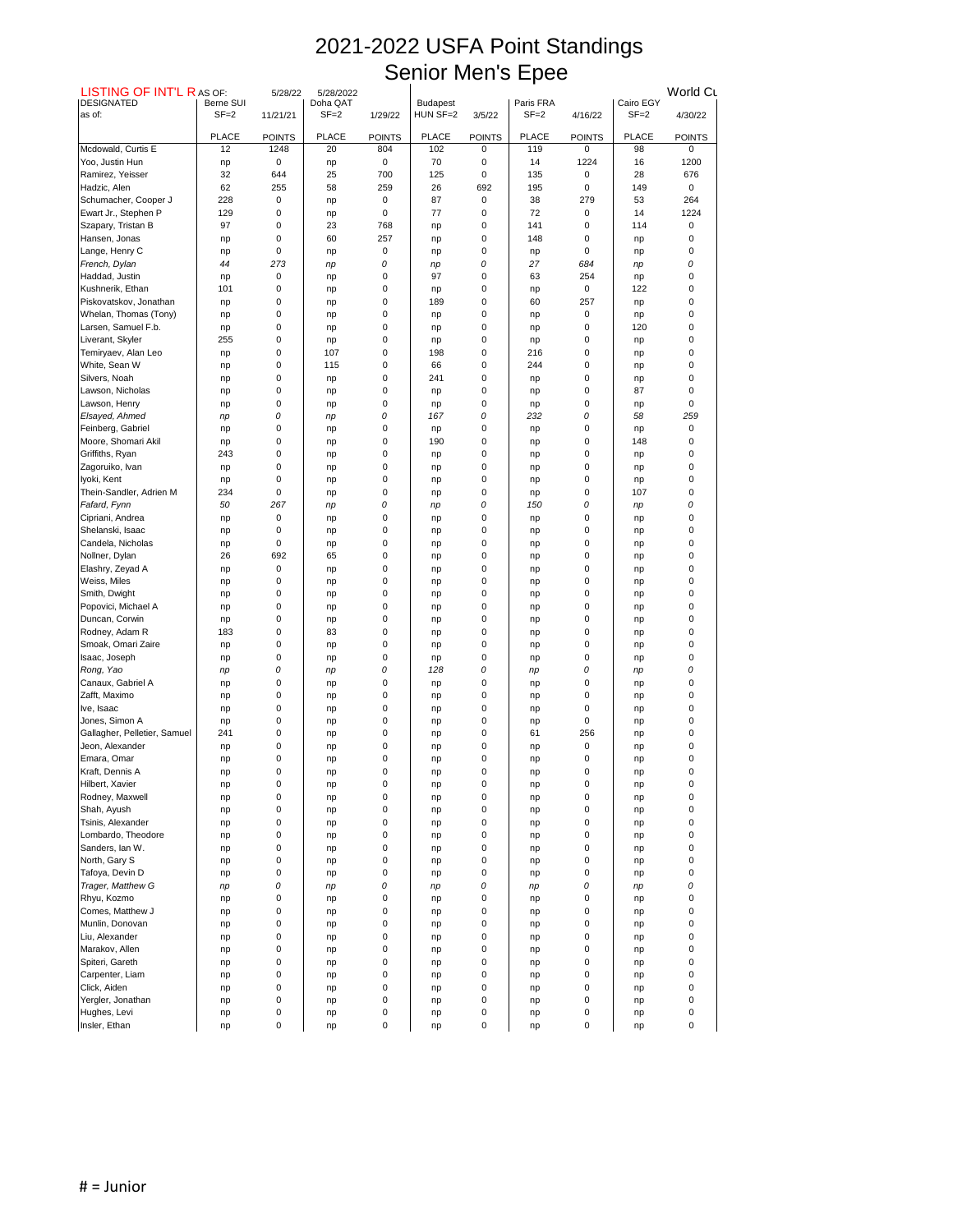### Senior Men's Epee

| <b>DESIGNATED</b>            | Berne SUI    |               | Doha QAT     |               | <b>Budapest</b> |               | Paris FRA    |               | Cairo EGY    |               |
|------------------------------|--------------|---------------|--------------|---------------|-----------------|---------------|--------------|---------------|--------------|---------------|
| as of:                       | $SF = 2$     | 11/21/21      | $SF = 2$     | 1/29/22       | HUN SF=2        | 3/5/22        | $SF = 2$     | 4/16/22       | $SF = 2$     | 4/30/22       |
|                              | <b>PLACE</b> | <b>POINTS</b> | <b>PLACE</b> | <b>POINTS</b> | <b>PLACE</b>    | <b>POINTS</b> | <b>PLACE</b> | <b>POINTS</b> | <b>PLACE</b> | <b>POINTS</b> |
| Imrek, Samuel                | np           | 0             | np           | 0             | np              | $\pmb{0}$     | np           | $\mathbf 0$   | np           | $\Omega$      |
| Kaull, James T               | np           | 0             | np           | 0             | np              | 0             | np           | 0             | np           |               |
| Fray, Alexander              | np           | 0             | np           | 0             | np              | 0             | np           | 0             | np           | 0             |
| Ma, Ark                      | np           | 0             | np           | 0             | np              | 0             | np           | 0             | np           |               |
| Vaysbukh, Konstantin         | np           | 0             | np           | 0             | np              | 0             | np           | 0             | np           |               |
| Zhang, Nicholas              | np           | 0             | np           | 0             | np              | 0             | np           | 0             | np           |               |
| Zhang, Joshua                | np           | 0             | np           | 0             | np              | $\Omega$      | np           | $\Omega$      | np           |               |
| <b>Brunet, Nathan</b>        | np           | 0             | np           | 0             | np              | 0             | np           | 0             | np           |               |
| Jin, Owen                    | np           | 0             | np           | 0             | np              | 0             | np           | 0             | np           | 0             |
| Kambeseles, Peter            | np           | $\mathbf 0$   | np           | 0             | np              | 0             | np           | 0             | np           |               |
| Kadyszewski, Mateo           | np           | 0             | np           | 0             | np              | 0             | np           | 0             | np           |               |
| Simmons, Ariel Joshua        | np           | 0             | np           | 0             | np              | $\Omega$      | np           | $\Omega$      | np           |               |
| Piskovatskov, Anton          | np           | 0             | np           | 0             | np              | 0             | np           | 0             | np           |               |
| Shugart, Henry               | np           | 0             | np           | 0             | np              | $\Omega$      | np           | $\mathbf{0}$  | np           | 0             |
| Gornovsky, David Julian      | np           | 0             |              | 0             |                 | 0             |              | 0             |              |               |
| Candreva, Hunter R           |              | 0             | np           | 0             | np              | 0             | np           | 0             | np           |               |
| Maczik, Adam W               | np           | 0             | np           | 0             | np              | $\Omega$      | np           | $\mathbf{0}$  | np           |               |
| Kumashi, Mihir               | np           | 0             | np           | 0             | np              | 0             | np           | 0             | np           |               |
| Kravit, Connor               | np           | 0             | np           | 0             | np              | $\Omega$      | np           | $\Omega$      | np           | 0             |
| Gana Jr, Jorge               | np           | 0             | np           | 0             | np              | 0             | np           | 0             | np           | 0             |
|                              | np           |               | np           |               | np              |               | np           |               | np           |               |
| Fullerton, Houston           | np           | 0             | np           | 0             | np              | 0             | np           | 0             | np           |               |
| Xu, Timothy (Tingwei)        | np           | 0             | np           | 0             | np              | 0             | np           | 0             | np           |               |
| Jeong, Connor                | np           | 0             | np           | 0             | np              | 0             | np           | 0             | np           |               |
| Spier, Julian                | np           | 0             | np           | 0             | np              | $\Omega$      | np           | $\Omega$      | np           | 0             |
| Slavinskiy, Alan             | np           | 0             | np           | 0             | np              | $\Omega$      | np           | $\Omega$      | np           |               |
| Bissinger, Michael P         | np           | 0             | np           | 0             | np              | 0             | np           | 0             | np           |               |
| Glaz, Nicholas               | np           | 0             | np           | 0             | np              | 0             | np           | 0             | np           |               |
| Park, lan                    | np           | $\pmb{0}$     | np           |               | np              | $\pmb{0}$     | np           | 0             | np           |               |
| Shiv, Rishi                  | np           | 0             | np           | 0             | np              | 0             | np           | $\pmb{0}$     | np           | 0             |
| Arlington, Nicholas J        | np           | 0             | np           | 0             | np              | 0             | np           | 0             | np           | 0             |
| Tsang, Lok Hin (Gary)        | np           | 0             | np           | 0             | np              | 0             | np           | 0             | np           |               |
| Lee, Ryan                    | np           | 0             | np           | 0             | np              | 0             | np           | 0             | np           | 0             |
| Gohel, Dayus                 | np           | 0             | np           | 0             | np              | 0             | np           | 0             | np           | 0             |
| Holtz, Donovan K             | np           | 0             | np           | 0             | np              | 0             | np           | 0             | np           | 0             |
| Zilinskiy, Eduard            | np           | 0             | np           | 0             | np              | 0             | np           | 0             | np           | 0             |
| Bedor, William               | np           | 0             | np           | 0             | np              | 0             | np           | 0             | np           | 0             |
| Han, Matthew                 | np           | 0             | np           | 0             | np              | $\Omega$      | np           | $\mathbf{0}$  | np           | 0             |
| O'Loughlin, Chris            | np           | 0             | np           | 0             | np              | 0             | np           | 0             | np           | 0             |
| Dolgonos, Mark               | np           | 0             | np           | 0             | np              | 0             | np           | 0             | np           | 0             |
| Blais-Bleanger, Marc-Antoine | np           | 0             | np           | 0             | np              | 0             | np           | 0             | np           | 0             |
| Wilson, Brent                | np           | 0             | np           | 0             | np              | $\pmb{0}$     | np           | $\mathbf 0$   | np           | 0             |
| Kimatian, Harrison J         | np           | 0             | np           | 0             | np              | $\pmb{0}$     | np           | $\mathbf 0$   | np           | 0             |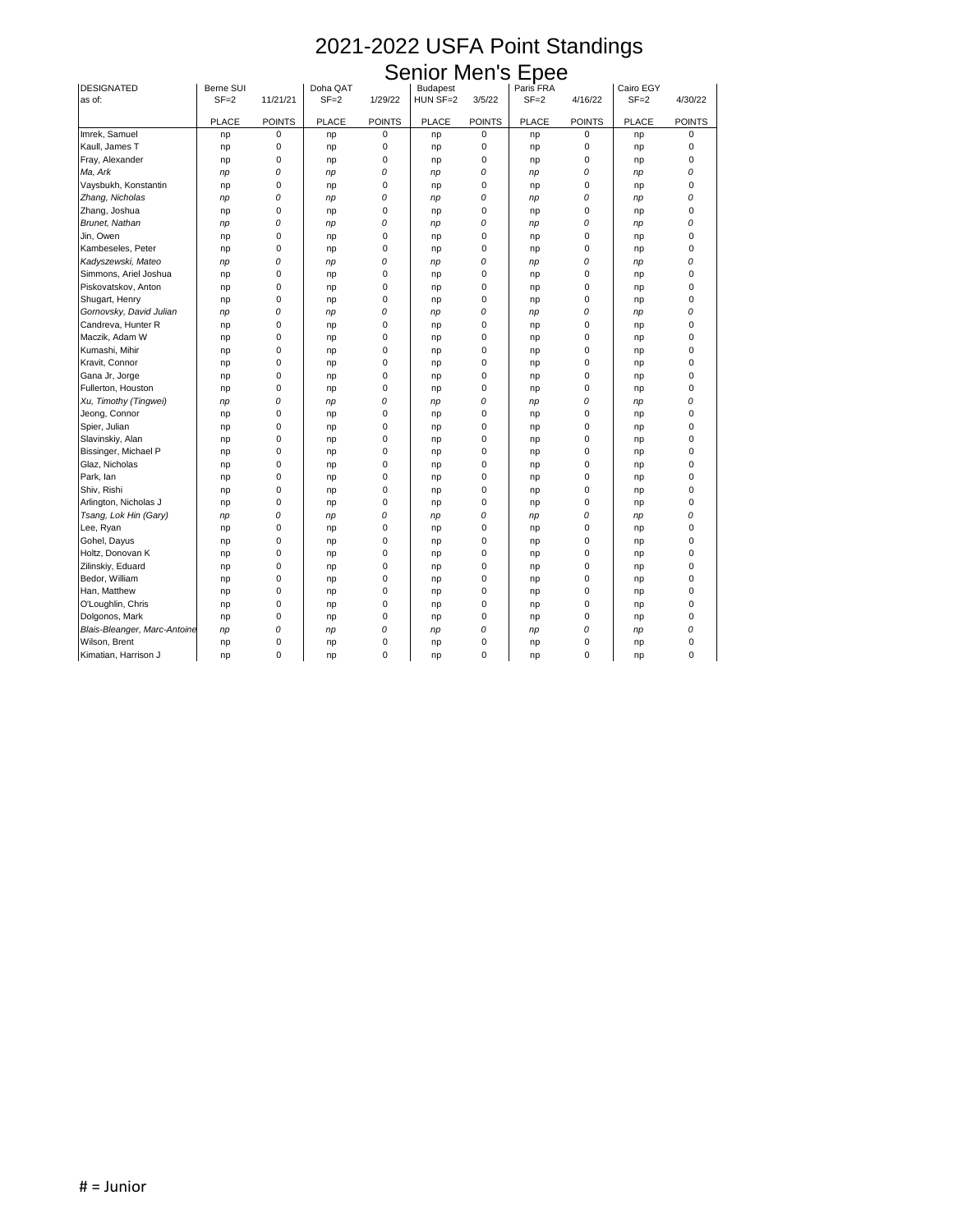## Senior Men's Epee

| <b>INT'L RESULTS</b>              |                                |                       |                        |                              |                       | Olympics                     |
|-----------------------------------|--------------------------------|-----------------------|------------------------|------------------------------|-----------------------|------------------------------|
| <b>DESIGNATED</b><br>as of:       | Heidenheim<br>GET SF=2         | 5/13/22               | Tblisi GEO<br>$SF = 2$ | 5/27/22                      | Tokyo JAP<br>$SF = 2$ | 8/1/21                       |
|                                   |                                |                       |                        |                              |                       |                              |
| Mcdowald, Curtis E                | <b>PLACE</b><br>$\overline{7}$ | <b>POINTS</b><br>1656 | <b>PLACE</b><br>86     | <b>POINTS</b><br>$\mathbf 0$ | <b>PLACE</b><br>24    | <b>POINTS</b><br>$\mathbf 0$ |
| Yoo, Justin Hun                   | np                             | 0                     | 31                     | 652                          | np                    | 0                            |
| Ramirez, Yeisser                  | 77                             | 0                     | 82                     | $\mathbf 0$                  | 30                    | $\boldsymbol{0}$             |
| Hadzic, Alen                      | 210                            | 0                     | 59                     | 258                          | np                    | $\boldsymbol{0}$             |
| Schumacher, Cooper J              | 154                            | 0                     | 47                     | 270                          | np                    | 0                            |
| Ewart Jr., Stephen P              | np                             | 0                     | 168                    | $\mathbf 0$                  | np                    | 0                            |
| Szapary, Tristan B                | 69                             | 0                     | np                     | 0                            | np                    | $\boldsymbol{0}$             |
| Hansen, Jonas                     | np                             | 0                     | np                     | $\mathbf 0$                  | np                    | $\boldsymbol{0}$             |
| Lange, Henry C                    | 172                            | 0                     | 38                     | 279                          | np                    | 0                            |
| French, Dylan                     | 81                             | 0                     | np                     | 0                            | np                    | 0                            |
| Haddad, Justin                    | 217                            | 0                     | 55                     | 262                          | np                    | 0                            |
| Kushnerik, Ethan                  | 92                             | 0                     | 118                    | $\mathbf 0$                  | np                    | 0                            |
| Piskovatskov, Jonathan            | 95                             | 0                     | np                     | $\mathbf 0$                  | np                    | 0                            |
| Whelan, Thomas (Tony)             | np                             | 0                     | np                     | $\mathbf 0$                  | np                    | 0                            |
| Larsen, Samuel F.b.               | np                             | 0                     | 160                    | 0                            | np                    | 0                            |
| Liverant, Skyler                  | np                             | 0                     | np                     | 0                            | np                    | 0                            |
| Temiryaev, Alan Leo               | np                             | 0                     | np                     | $\mathbf 0$                  | np                    | $\boldsymbol{0}$             |
| White, Sean W                     | np                             | 0                     | np                     | 0                            | np                    | 0                            |
| Silvers, Noah                     | np                             | 0                     | np                     | 0                            | np                    | 0                            |
| Lawson, Nicholas                  | np                             | 0                     | 123                    | $\mathbf 0$                  | np                    | 0                            |
| Lawson, Henry                     | np                             | 0                     | np                     | $\mathbf 0$                  | np                    | 0                            |
| Elsayed, Ahmed                    | 221                            | 0                     | 53                     | 264                          | np                    | 0                            |
| Feinberg, Gabriel                 | np                             | 0                     | np                     | 0                            | np                    | 0                            |
| Moore, Shomari Akil               | 230                            | 0                     | 136                    | $\mathbf 0$                  | np                    | 0                            |
| Griffiths, Ryan                   | np                             | 0                     | np                     | $\pmb{0}$                    | np                    | 0                            |
| Zagoruiko, Ivan                   | 174                            | 0                     | np                     | 0                            | np                    | 0                            |
| Iyoki, Kent                       | np                             | 0                     | np                     | $\pmb{0}$                    | np                    | 0                            |
| Thein-Sandler, Adrien M           | 257                            | 0                     | np                     | 0                            | np                    | 0                            |
| Fafard, Fynn                      | np                             | 0                     | np                     | 0                            | np                    | 0                            |
| Cipriani, Andrea                  | np                             | 0                     | np                     | 0                            | np                    | 0                            |
| Shelanski, Isaac                  | np                             | 0                     | np                     | 0                            | np                    | 0                            |
| Candela, Nicholas                 | np                             | 0                     | np                     | 0                            | np                    | 0                            |
| Nollner, Dylan                    | np                             | 0                     | np                     | 0                            | np                    | 0                            |
| Elashry, Zeyad A                  | np                             | 0                     | np                     | 0                            | np                    | 0                            |
| Weiss, Miles                      | np                             | 0                     | np                     | 0                            | np                    | 0                            |
| Smith, Dwight                     | np                             | 0                     | np                     | 0                            | np                    | 0                            |
| Popovici, Michael A               | np                             | 0                     | np                     | 0                            | np                    | 0                            |
| Duncan, Corwin                    | np                             | 0                     | np                     | 0                            | np                    | 0                            |
| Rodney, Adam R                    | np                             | 0                     | np                     | 0                            | np                    | 0                            |
| Smoak, Omari Zaire                | np                             | 0                     | np                     | 0                            | np                    | 0                            |
| Isaac, Joseph                     | np                             | 0                     | np                     | 0                            | np                    | 0                            |
| Rong, Yao                         | np                             | 0                     | np                     | 0                            | np                    | 0                            |
| Canaux, Gabriel A                 | np                             | 0                     | np                     | 0                            | np                    | 0                            |
| Zafft, Maximo                     | np                             | 0                     | np                     | 0                            | np                    | 0                            |
| Ive, Isaac                        | np                             | 0                     | np                     | 0                            | np                    | 0                            |
| Jones, Simon A                    | np                             | 0                     | np                     | 0                            | np                    | 0                            |
| Gallagher, Pelletier, Samuel      | 55                             | 262                   | np                     | 0                            | np                    | 0                            |
| Jeon, Alexander                   | np                             | 0                     | np                     | 0                            | np                    | 0                            |
| Emara, Omar                       | np                             | 0                     | np                     | 0                            | np                    | 0                            |
| Kraft, Dennis A                   | np                             | 0                     | np                     | 0                            | np                    | 0                            |
| Hilbert, Xavier                   | np                             | 0                     | np                     | 0                            | np                    | 0                            |
| Rodney, Maxwell                   | np                             | 0                     | np                     | 0                            | np                    | 0                            |
| Shah, Ayush                       | np                             | 0                     | np                     | 0                            | np                    | 0                            |
| Tsinis, Alexander                 | np                             | 0                     | np                     | 0                            | np                    | 0                            |
| Lombardo, Theodore                | np                             | 0                     | np                     | 0                            | np                    | 0                            |
| Sanders, lan W.                   | np                             | 0                     | np                     | 0                            | np                    | 0                            |
| North, Gary S                     | np                             | 0                     | np                     | 0                            | np                    | 0                            |
| Tafoya, Devin D                   | np                             | 0                     | np                     | 0                            | np                    | 0                            |
| Trager, Matthew G                 | np                             | 0                     | np                     | 0                            | np                    | 0                            |
| Rhyu, Kozmo                       | np                             | 0                     | np                     | 0                            | np                    | 0                            |
| Comes, Matthew J                  | np                             | 0                     | np                     | $\pmb{0}$                    | np                    | 0                            |
| Munlin, Donovan                   | np                             | 0                     | np                     | $\mathbf 0$                  | np                    | 0                            |
| Liu, Alexander                    | np                             | 0                     | np                     | 0                            | np                    | 0                            |
| Marakov, Allen                    | np                             | 0                     | np                     | 0                            | np                    | 0                            |
| Spiteri, Gareth                   | np                             | 0                     | np                     | $\mathbf 0$                  | np                    | 0                            |
| Carpenter, Liam                   | np                             | 0                     | np                     | $\pmb{0}$                    | np                    | 0                            |
| Click, Aiden                      | np                             | 0                     | np                     | 0                            | np                    | 0                            |
|                                   |                                |                       |                        | 0                            |                       | 0                            |
|                                   |                                |                       |                        |                              |                       |                              |
| Yergler, Jonathan<br>Hughes, Levi | np<br>np                       | 0<br>0                | np<br>np               | 0                            | np<br>np              | 0                            |